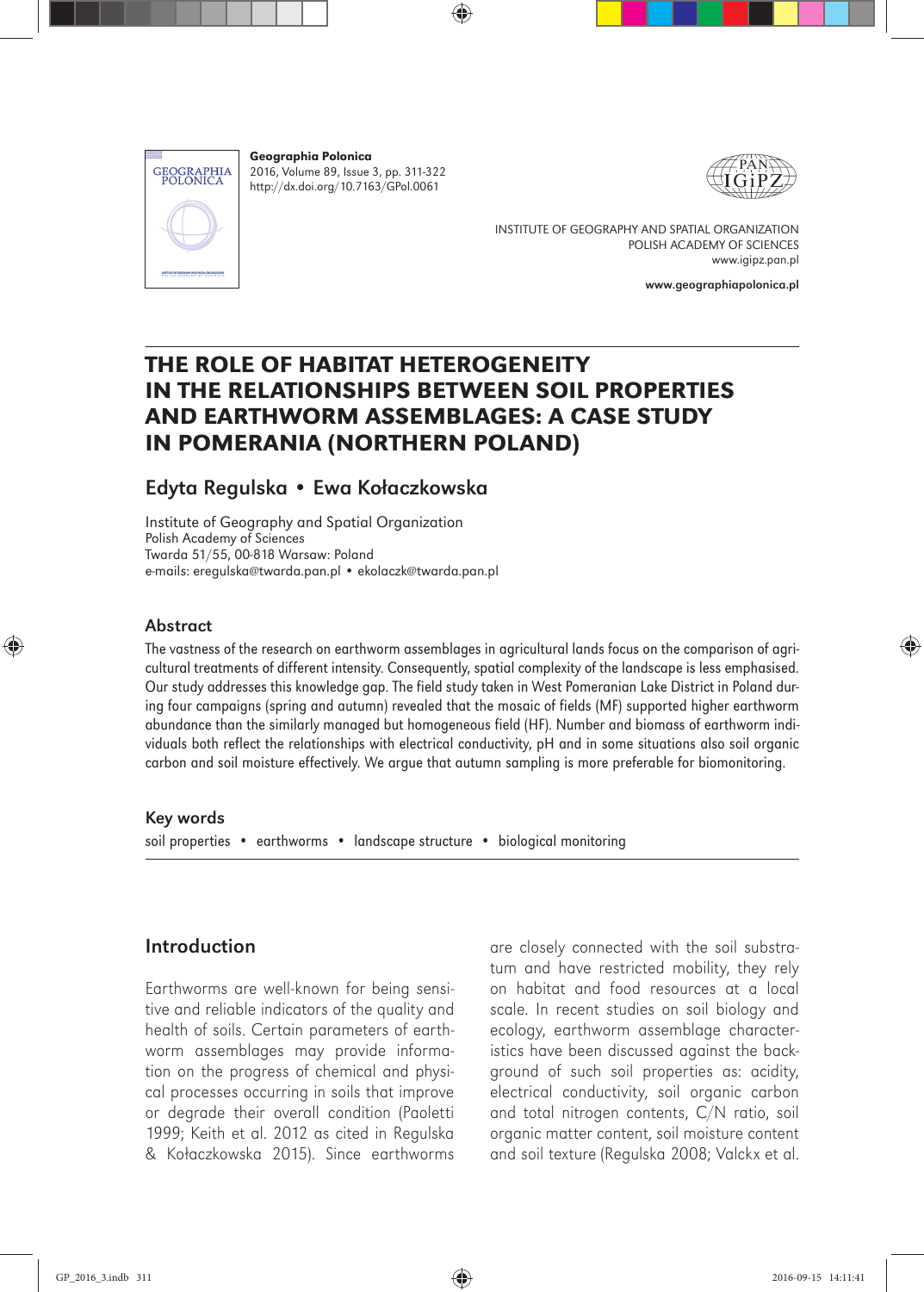2009; Iordache & Borza 2010). However, conclusions drawn from the vastness of research are still ambiguous (Chan & Barchia 2007).

Most studies have focused on the comparison of agricultural treatments and cultivation methods of different intensity (Ivask et al. 2007; Ouellet et al. 2008). Consequently, there has been less emphasis on the spatial complexity of the landscape (Regulska & Kołaczkowska 2015).

The objective of our study was to clarify the nature of the relationships between earthworm assemblages and soil properties in two areas of arable land of different spatial structure. It was hypothesised that more structurally complex farmlands: (a) support more abundant earthworm assemblages and (b) are characterised by different relationships between selected belowground fauna and soil parameters, compared to homogeneous, large-sized units.

The foregoing hypothesis was tested in another region of Poland – the Suwałki Lake District (54°17'N, 22°30'E), over 300 km to the East of the study area presented below (Regulska & Kołaczkowska 2015). Both field studies were conducted in young glacial landscapes as parts of the project entitled "Faunistic and landscape indicators and their usefulness for the estimation of the sustainable development of the rural landscape (one example of a selected area)".

The areas described in the previous article (Masuria Region) and in this paper (Pomerania Region) were characterised by different arable farming methods up to World War II. The former cultural practices are reflected in the contemporary spatial arrangement of fields. The fields analysed in the previous article are generally smaller and represent less intensive agriculture than the fields from this paper. Since the 1990s (after the cessation of food production by State farms in Poland) the use of agrochemicals in the Suwałki Lake District has shown a distinct decrease. At present, most of the farmers in this area use very little or no mineral fertilisers and pesticides – contrary to the area presented in the manuscript. All the above-mentioned differences have been reflected in our results and that is why we treat each region as a separate case study.

# Materials and methods Site description

The study area is located in a young glacial landscape within an undulating morainic plateau near Potęgowo in the Damnicka Upland (54°29'N, 17°29'E), which is part of the West Pomeranian Lake District in Northern Poland (Fig. 1).

The soil cover was formed as a result of long-term pedological processes in the Late Pleistocene, within the range of the Pomeranian phase of the last Weichselian/ Würm glaciation (Marcinkowska et al. 2013).

Local climatic conditions are influenced by the Baltic Sea. According to meteorological observations from 1991 to 2009 in Lębork, the long-term mean monthly temperature was 14.5°C in the warm season (April-September) and 3.0°C in the cold season (October-March); mean annual temperature was 8.8°C. Mean annual precipitation for this period was 716 mm.

The main site selection criterion was the existence of two spatially different configurations of arable fields in close proximity  $( $1 \text{ km}$ )$  to reduce the potential influence of other local factors on soil biota. The selected farmlands are old-structured landscapes and have been under constant management for at least 100 years. We established two study sites of approximately 4.5 ha each and about 800 m apart from each other (Fig. 1). The study site named MF (Mosaic of Fields) comprised seven small fields crossed by balks and tracks with a Mean Shape Index MSI (McGarigal & Marks 1995) of 6.10. The second study site named HF (Homogeneous Field), was located within a single large-sized field with MSI of 1.21. The study plots were distributed near the field margins as well as infield in the HF. All the study plots were placed in a relatively flat area, with elevation differences not exceeding 1.67%. The actual vegetation comprised arable weed communities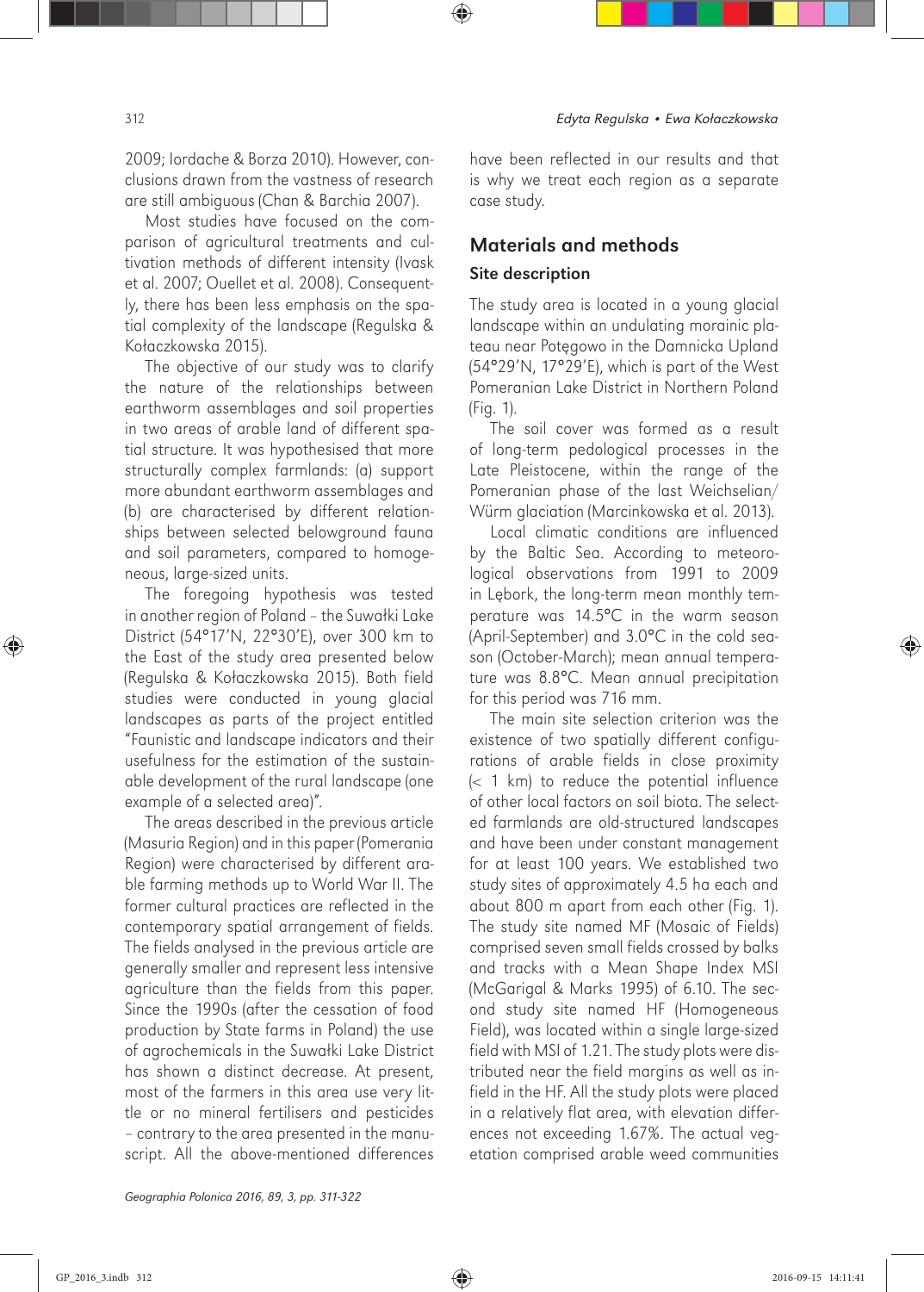consisting predominantly of annual plants accompanying the cultivated crops (phytosociologically, the *Aphanenion arvensis* alliance [R. Tx. et J. Tx. 1960]). The dominant soil type at both sites was Epicutanic Luvisol with a texture of loamy sand.

Earthworm assemblage abundances are mostly higher in crop rotation systems, including both commercial and cover crops, than in less complex systems (Hubbard et al. 1999). In our study crop rotation was very simple over the study period and both sites were managed in a conventional way. The main differences between the sites were apparent only in autumn. In spring, cereals were grown at both sites in nearly 100%

of the field areas (Tab. 1). At the HF site, cereals had been grown twice sequentially during the spring before the study was begun. Some of the details of each study site are given in Table 1.

### Design of the field survey and statistical analysis of the data

The number of sampling points was adapted to reflect the spatial complexity of the landscape. Accordingly, we established 34 plots in the MF site, and 16 in the HF site, each 25×25 cm in area and 30 cm deep. A total of 200 samples were analysed. The earthworms were collected in May (spring season)



Figure 1. The study area: (A) Location, (B) Orthophotomap with range of study sites: MF - mosaic of fields, HF – homogeneous field

Source: www.geoportal.gov.pl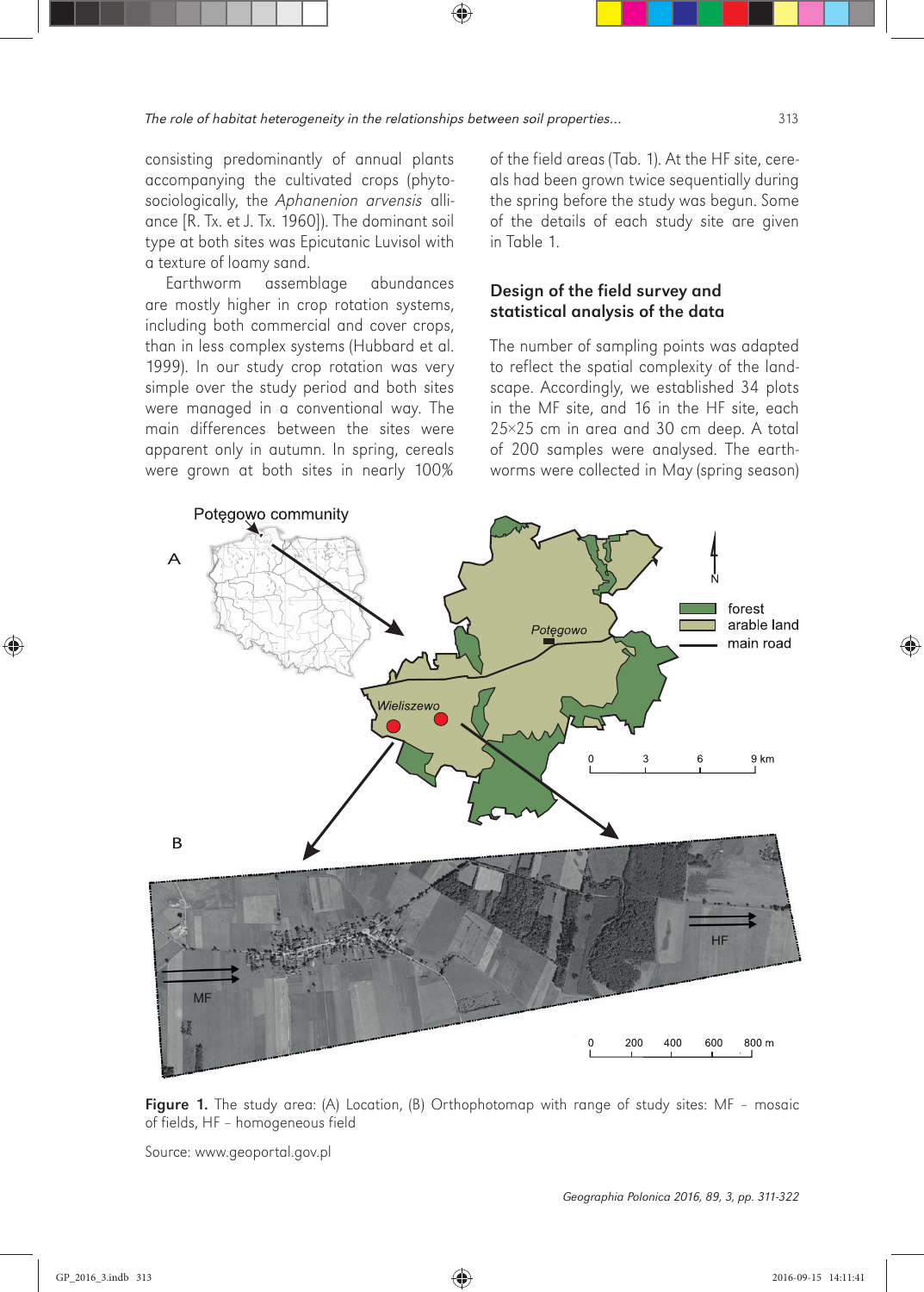|                 |                 |                    | Rotations in the fields during the survey period |               |        |               |  |  |
|-----------------|-----------------|--------------------|--------------------------------------------------|---------------|--------|---------------|--|--|
| Study<br>site   | Spatial<br>unit | Total area<br>(ha) | 2007                                             |               | 2008   |               |  |  |
|                 |                 |                    | spring                                           | autumn        | spring | autumn        |  |  |
| MF <sup>a</sup> | field           | 5.29               | cereal                                           | no vegetation | cereal | no vegetation |  |  |
|                 | field track     | 0.13               |                                                  |               |        |               |  |  |
|                 | field           | 4.68               | cereal                                           | after-crop    | cereal | stubble       |  |  |
|                 | balk            | 0.02               |                                                  |               |        |               |  |  |
|                 | field           | 3.67               | cereal                                           | stubble       | cereal | no vegetation |  |  |
|                 | field track     | 0.09               |                                                  |               |        |               |  |  |
|                 | field           | 4.44               | no vegetation                                    | potatoes      | cereal | stubble       |  |  |
|                 | field           | 2.17               | cereal                                           | stubble       | cereal | stubble       |  |  |
|                 | balk            | 0.06               |                                                  |               |        |               |  |  |
|                 | field           | 1.46               | cereal                                           | after-crop    | cereal | no vegetation |  |  |
|                 | balk            | 0.06               |                                                  |               |        |               |  |  |
|                 | field           | 3.45               | cereal                                           | no vegetation | cereal | after-crop    |  |  |
| $HF^b$          | field           | 167.00             | cereal                                           | no vegetation | cereal | no vegetation |  |  |

Table 1. Spatial characteristics of the study sites (total area of spatial units applies for the whole connected space managed in the given way, not only within the study site)

Explanations: <sup>a</sup> mosaic of small fields, balks and field tracks; <sup>b</sup> large, homogeneous field.

and in October (autumn season) over a two- -year period (2007-2008). Each spatial unit of the MF site was covered by at least two sampling points every season. Earthworm individuals were extracted *in situ* by a combination of sifting and hand-sorting and fixed immediately in 70% ethanol. All the individuals were identified (following Kasprzak 1986; Plisko 1973), counted and weighted. Most of the juvenile individuals could only be identified to the genus level, thus individuals identified at least to the genus level were also taken into account in the statistical analyses.

Soil samples were collected from the same sampling points as the earthworms. The soil moisture content (MC), pH in  $\mathsf{H}_2\mathsf{O}$  and electrical conductivity (EC) were determined in the soil samples, which were taken separately from the 0-15 cm and 15-30 cm soil depth bands during each season. Total soil nitrogen content (TN) and soil organic carbon content (SOC) were measured in samples (at 0-30 cm depth) obtained in autumn 2008 and were correlated with the earthworm assemblage parameters relating only to this season.

The soil moisture content (MC) was measured on a mass basis following PN-ISO 11465:1999, pH in  $H_2O - in$  accordance with ISO 10390:2005 (pH-meter SensoDirect pH 200) and electrical conductivity (EC) – according to ISO 11265:1994 (HACH conductimeter type). The total soil nitrogen content (TN) was measured using the Kjeldahl method (ISO 11261:1995), and the soil organic carbon content (SOC) analysis was performed using the Tyurin method (mineral samples), following which the C/N ratio was calculated.

We implemented a data mining procedure (random forests – Breiman 2001) to identify the most important factors that determine the number of individuals and the biomass of the earthworm assemblages studied. This method is relevant for numerical as well as for nominal data and is insensitive to the distribution and multicollinearity of independent variables. The models computed using this algorithm are also robust against overfitting (Breiman 2001). The random forest models were computed in R with package 'randomForest' (Liaw & Wiener 2002) in version 4.6-12. The environmental variables were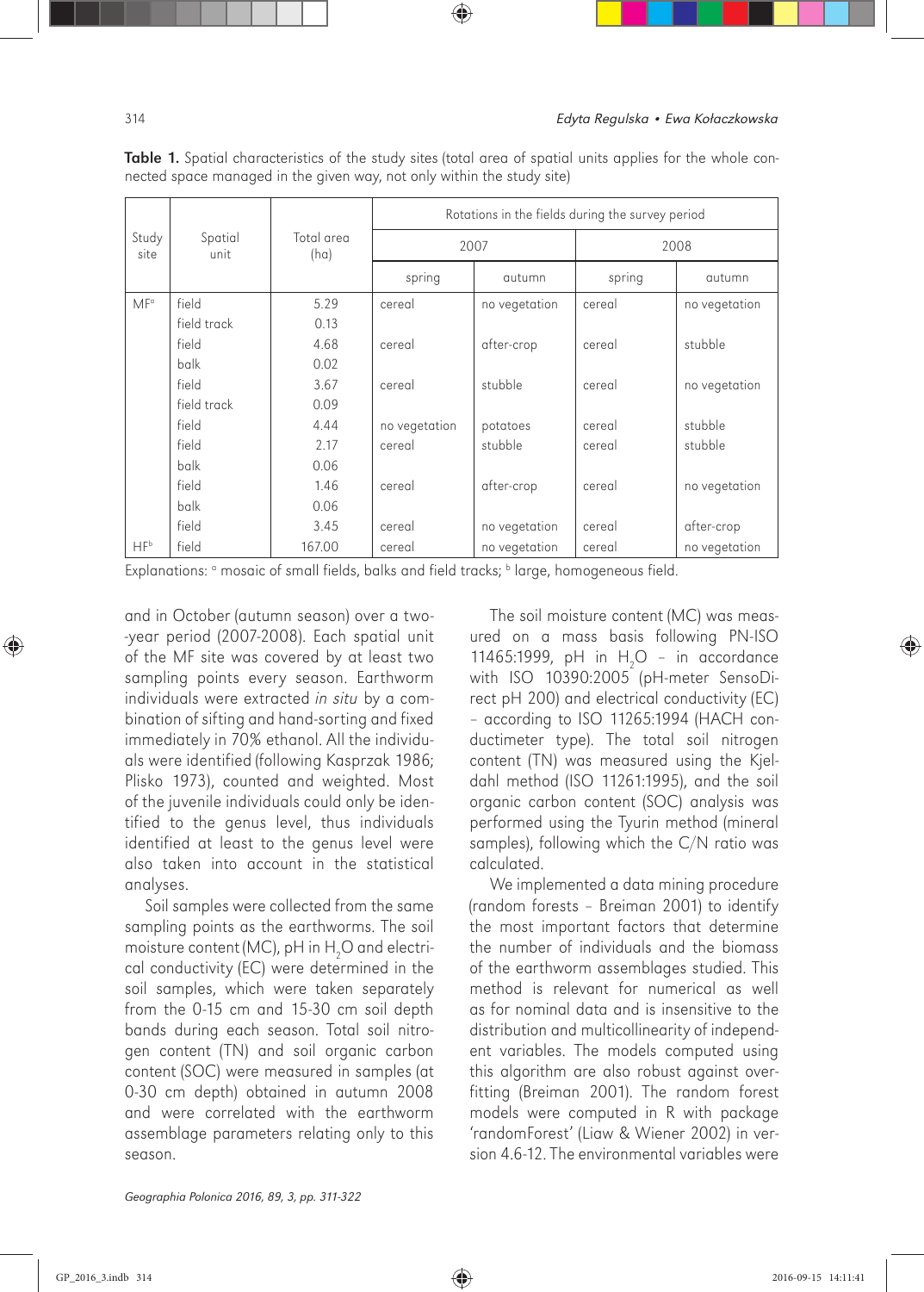the abovementioned soil parameters, the seasons (spring/autumn), and the spatial type of arable ecosystem (MF/HF). The variables which were chosen by the model as the most important for earthworm abundance were further statistically analysed in detail.

Statistical calculations were made using Past 2.03 software with the significance level set at 0.05. The correlations between earthworm assemblage characteristics and soil properties were calculated using Spearman's rank correlation coefficient, preceded by the Shapiro-Wilk W test. Statistically significant differences between soil and earthworm parameters in two types of arable landscapes (i.e. with differing spatial structures) were consistently identified using the Mann- -Whitney U test. Mean earthworm abundance (MF versus HF) was compared using the t-test since the faunistic data met the requirements for parametric testing. Field- -scale species richness was measured as the total number of species found during a single sampling campaign. This metric is commonly used as a diversity measure in studies evaluating the effects of agri-environmental management because of its local application (Concepción et al. 2012).

### Results

#### Characteristics of earthworm assemblages

In total, six earthworm species were found at the study sites. The species composition was the same at both sites, excluding *Octolasion*  *lacteum* [Örley 1885], which was reported occasionally at the HF site. The most common species at both sites was *Aporrectodea caliginosa* [Savigny 1826], which composed over 80% of the community – both in terms of biomass and number of individuals. Other species were: *Aporrectodea rosea* [Savigny 1826], *Lumbricus castaneus* [Savigny 1826], *Lumbricus rubellus* [Hoffmeister 1843] and *Lumbricus terrestris* [Linnaeus 1758].

We collected 1154 earthworm individuals in the four times repeated field survey: 337 from the HF site and 817 from the MF site. The earthworm biomass was also greater at the MF site than at the HF site (Tab. 2).

The overall mean number of individuals was significantly lower in the homogeneous site than in the complex arable landscape  $(t = -2.419, p = 0.020)$ . Moreover, the earthworm response to environmental conditions varied seasonally between sites. There was little difference between the sites in spring, whereas in autumn the MF site was characterised by over 1.5 times higher values of these parameters than the HF site (which was significant in the t-test at  $p < 0.05$ ).

#### Soil characteristics

The measured values of soil characteristics varied greatly at both study sites. Nonetheless, the sites were significantly different from each other in pH at 0-15 cm depth, MC at 15-30 cm depth, SOC, TN, and C/N ratio (Tab. 3).

|                        |          |     | No. of individuals |      | <b>Biomass</b> |      |      |           |
|------------------------|----------|-----|--------------------|------|----------------|------|------|-----------|
| Site                   | min      | max | mean               | SD   | min            | max  | mean | <b>SD</b> |
| $MF^{\circ} (N = 136)$ |          | 42  | 5.90               | 0.53 | $\Omega$       | 9.17 | 1.83 | 0.16      |
| Spring ( $N = 68$ )    | 0        | 18  | 3.47               | 4.27 | $\Omega$       | 4.46 | 0.92 | 1.11      |
| Autumn $(N = 68)$      | $\Omega$ | 42  | 8.34               | 6.94 | $\Omega$       | 9.17 | 2.73 | 2.04      |
| $HF^b(N = 64)$         | $\Omega$ | 13  | 3.91               | 0.40 | $\Omega$       | 4.72 | 1.28 | 0.15      |
| Spring ( $N = 32$ )    | $\Omega$ | 9   | 3.00               | 2.38 | $\Omega$       | 2.98 | 0.82 | 0.76      |
| Autumn $(N = 32)$      |          | 13  | 4.81               | 3.67 |                | 4.72 | 1.74 | 1.37      |

Table 2. General earthworm abundance across the study sites and seasons

Explanations: <sup>a</sup> mosaic of small fields, balks and field tracks; <sup>b</sup> large, homogeneous field.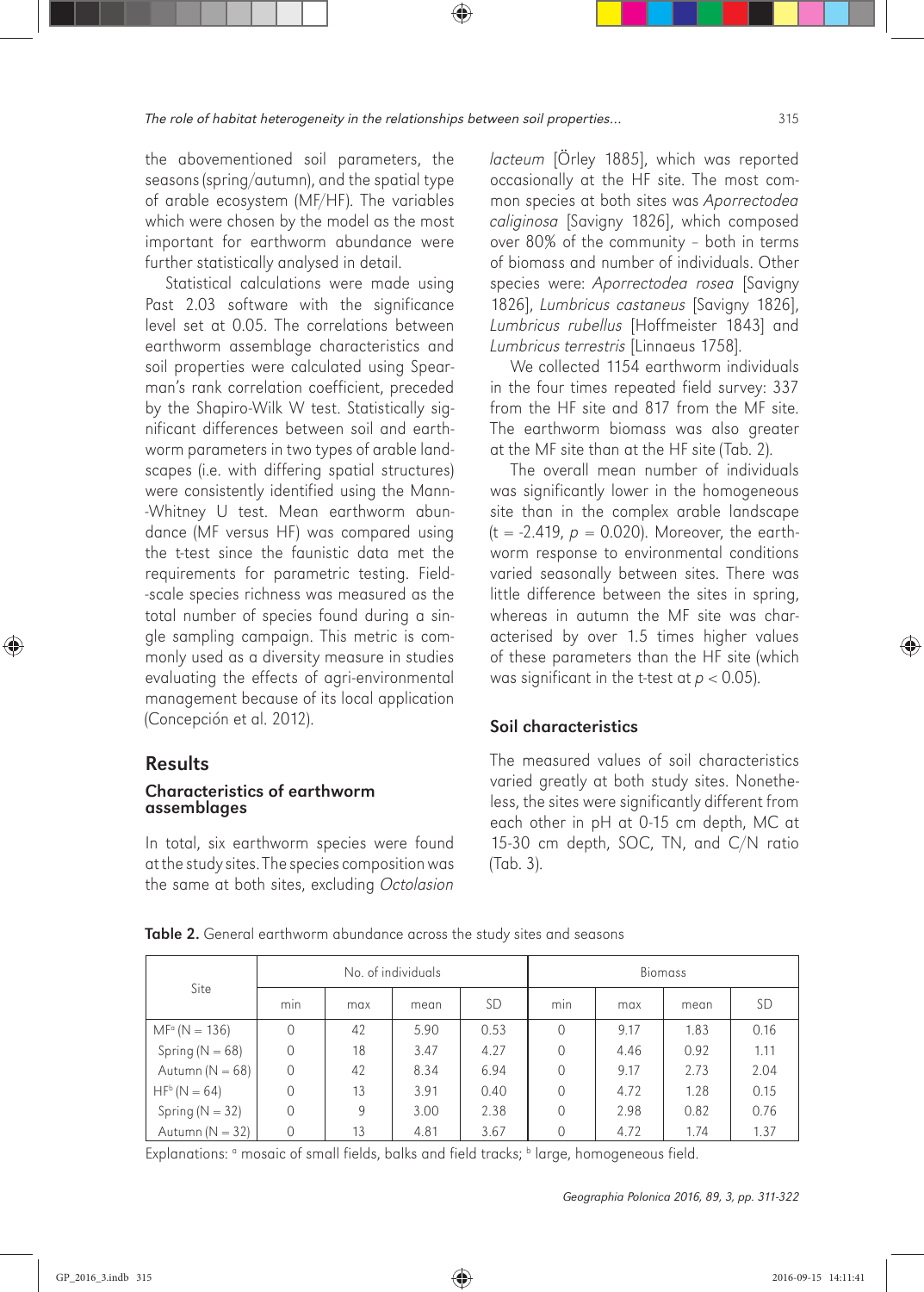|                             | Depth<br>(cm) | Site | Min   | Max    | Mean  | SD    | Mann-<br>-Whitney<br>U test | P-value (the<br>distribu-<br>tions are<br><i>identical</i> ) |
|-----------------------------|---------------|------|-------|--------|-------|-------|-----------------------------|--------------------------------------------------------------|
| pH H <sub>2</sub> O         | $0 - 15$      | HF   | 5.27  | 6.96   | 5.78  | 0.66  | 114.5                       | 0.001                                                        |
|                             |               | MF   | 4.53  | 7.56   | 5.32  | 0.44  |                             |                                                              |
|                             | $15 - 30$     | HF   | 4.47  | 6.46   | 5.38  | 0.64  | 213.0                       | 0.224                                                        |
|                             |               | MF   | 4.67  | 7.72   | 5.31  | 0.45  |                             |                                                              |
| MC(%)                       | $0 - 15$      | HF   | 4.65  | 22.51  | 11.41 | 4.28  | 247.0                       | 0.610                                                        |
|                             |               | MF   | 3.72  | 16.88  | 10.91 | 2.92  |                             |                                                              |
|                             | $15 - 30$     | HF   | 3.76  | 24.10  | 9.86  | 3.77  | 127.0                       | 0.003                                                        |
|                             |               | MF   | 3.15  | 15.99  | 11.19 | 2.35  |                             |                                                              |
| $EC(\mu S \text{ cm}^{-1})$ | $0 - 15$      | HF   | 15.70 | 114.10 | 52.35 | 24.00 | 183.5                       | 0.067                                                        |
|                             |               | MF   | 12.00 | 168.30 | 47.62 | 26.00 |                             |                                                              |
|                             | $15 - 30$     | HF   | 13.50 | 94.40  | 40.89 | 21.13 | 268.0                       | 0.942                                                        |
|                             |               | MF   | 12.30 | 101.70 | 41.28 | 19.42 |                             |                                                              |
| SOC (mg g <sup>-1</sup> )   | $0 - 30$      | HF   | 9.30  | 19.30  | 14.61 | 2.44  | 46.0                        | < 0.001                                                      |
|                             |               | MF   | 11.50 | 27.30  | 20.49 | 3.52  |                             |                                                              |
| $TN$ (mg g <sup>-1</sup> )  | $0 - 30$      | HF   | 0.90  | 1.56   | 1.24  | 0.17  | 100.5                       | < 0.001                                                      |
|                             |               | MF   | 0.84  | 1.83   | 1.47  | 0.23  |                             |                                                              |
| $C/N$ ratio                 | $0 - 30$      | HF   | 10.00 | 13.00  | 11.75 | 0.78  | 9.0                         | < 0.001                                                      |
|                             |               | MF   | 13.00 | 15.00  | 13.94 | 0.69  |                             |                                                              |

Table 3. Physical and chemical soil characteristics and the differences between their distributions in the mosaic of small fields (MF) and the homogeneous field (HF)

For explanations of abbreviations see chapter Materials and Methods.

The MF site was characterised by a wider range of pH values at both depths than the HF one. The mean values were relatively constant along the soil profile analysed at the MF site. The soil at the HF site was more acidic at 15-30 cm depth than at 0-15 cm. The difference between the sites was considerable, but only at 0-15 cm depth.

The soil moisture content at the study sites varied between 3.2% and 24.1%. The mean moisture value was similar at both sites at 0-15 cm depth. However at 15-30 cm depth it was significantly higher at the MF site. On the other hand, the highest values of this parameter occurred in the soil samples from the HF site.

Electrical conductivity reached mean values of about 50 μS cm-1 at 0-15 cm and 40 μS cm-1 at 15-30 cm regardless of the site and consistently there were no significant differences between the sites. The highest values (over 115 μS cm<sup>-1</sup>) occurred only occasionally at the MF site.

Soil organic carbon and total nitrogen content were significantly higher at the MF site than at the HF one. The C/N ratio followed a similar pattern.

#### Random forest analysis

The analysed environmental predictors explained only 14.66 and 11.67% of variance for earthworm biomass and number of individuals respectively. This means that the environmental conditions of earthworm abundance in agricultural land are much more complex and cover more factors than presented in our study. Nevertheless, the models enable the identification of some trends. The most important variables are 'season' and 'EC 15-30 cm', both for earthworm biomass and number (Fig. 2). Interestingly, the spatial structure of the arable landscape (variable 'field size'), proved to be a weaker predictor than some soil parameters (e.g. conductivity, acidity or SOC).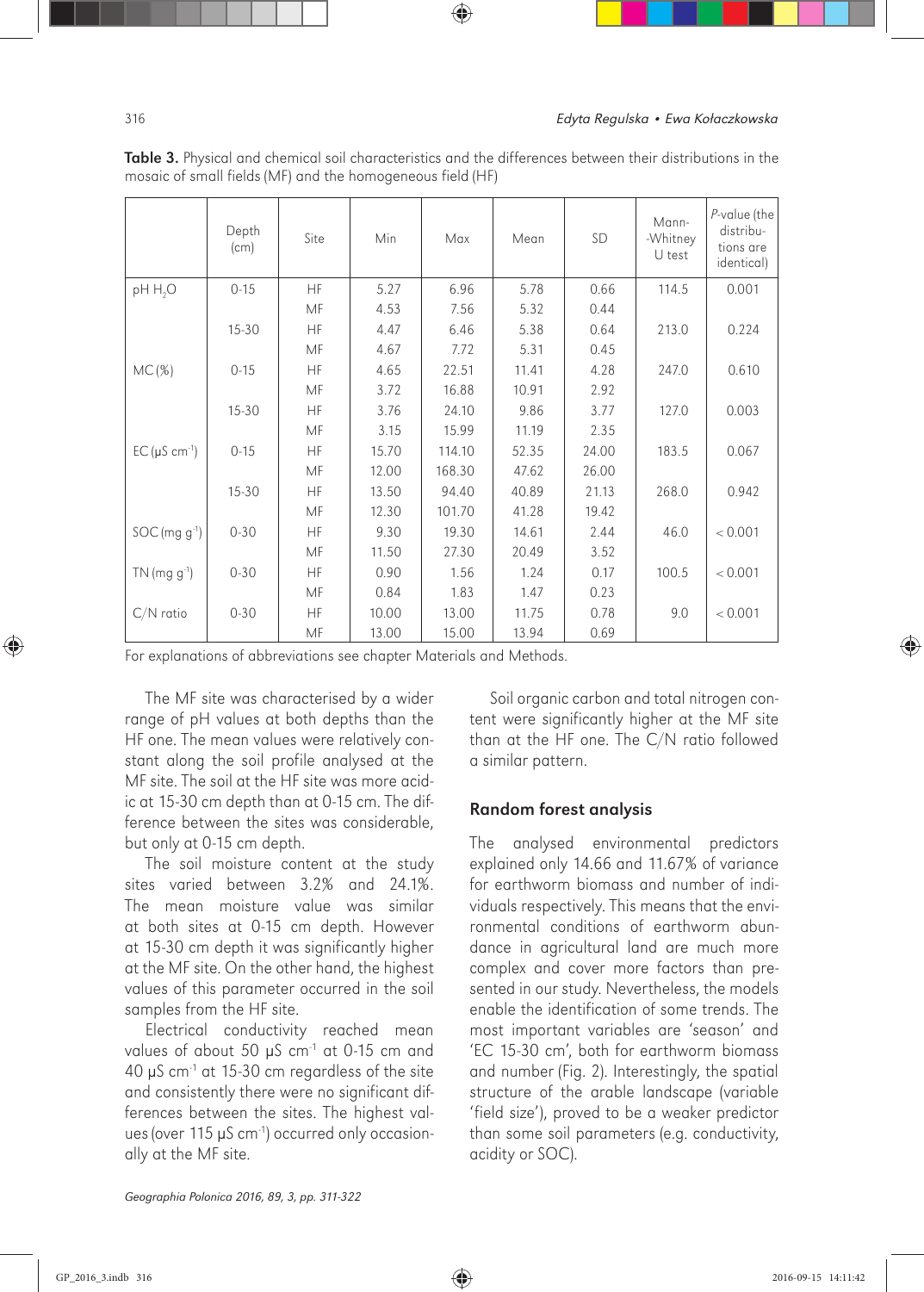

Figure 2. Importance of environmental factors for: A - biomass and B - number of earthworms; type of random forest: regression, number of trees: 500, number of variables tried at each split: 3. For explanations of abbreviations see chapter Materials and Methods



Figure 3. Importance of environmental factors for: A - biomass at MF (mosaic of small fields), B – number of earthworms at MF, C – biomass at HF (homogeneous field) and D – number of earthworms at HF; type of random forest: regression, number of trees: 500, number of variables tried at each split: 3. For explanations of abbreviations see chapter Materials and Methods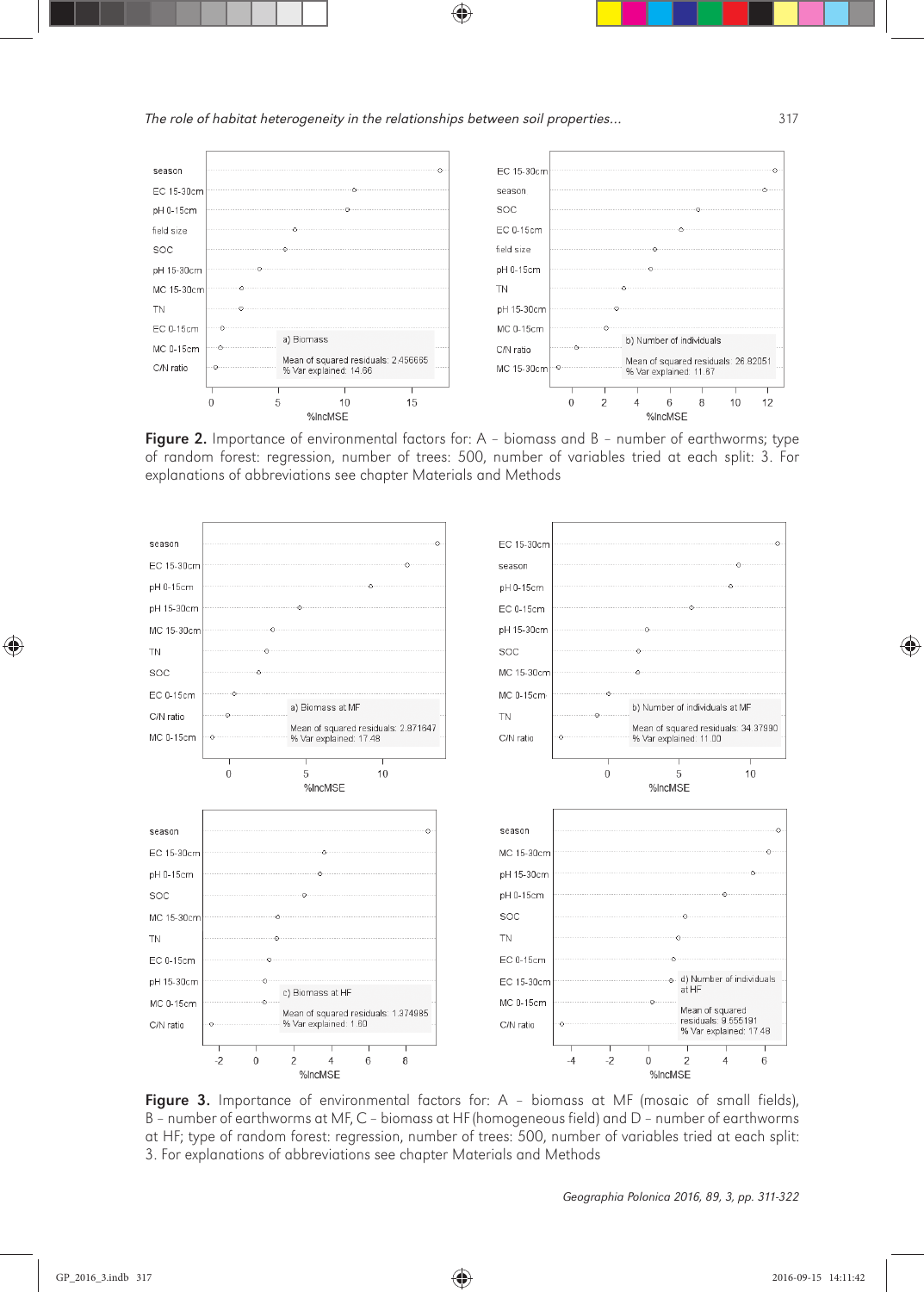HF site.

The set of variables presented (excluding 'field size') explained earthworm abundance better for the MF than the HF site due to the % of explained variance (Fig. 3). The hierarchy of variables in relation to the spatial type of the site varies very little – the most noticeable dissimilarity is the exceptionally high importance of soil moisture at 15-30 cm for the number of earthworm individuals at the

### Correlations between earthworm abundance and soil characteristics

The soil parameters that were the most important in the random forest analysis were subsequently chosen to the detailed correlations with the earthworm biomass and with the number of individuals across the sites and seasons. Earthworms were generally relatively tolerant of soil acidity as they were captured from acidic to neutral soils at the MF site and from acidic to slightly acidic soil at the HF site (Tab. 4). However, the greatest number of earthworms was noted in soils of pH exceeding 5.6 at both sites. Both earthworm number and biomass increased with decreasing soil acidity.

The electrical conductivity at the upper soil level correlated with the number of earthworms at the MF site in spring (rho  $= 0.392$ ,  $p = 0.022$ ). The number of individuals and SOC correlated relatively strongly and significantly at the HF site (rho =  $-0.550$ ,  $p = 0.027$ ). Earthworm biomass and number of individuals decreased with increasing soil moisture at 0-15 cm in the spring seasons, and cumulatively at the HF site, unlike at the MF site.

# **Discussion**

Our observations of five-six species in agricultural landscapes are consistent with other Central European studies (Metzke et al. 2007; Decaëns et al. 2008). The number of earthworm species in a farmland usually does not exceed 10, and decreases with increasing human pressure as the susceptible species are eliminated (Valckx et al. 2006; Kovács-Hostyánszki et al. 2013). In our study, the species composition varied in a very small range between sites of different spatial

| Earthworm             | Soil<br>parameter                        | Depth<br>(cm)         | MF <sup>o</sup>    |                      |                    | HFb               |                       |                    |
|-----------------------|------------------------------------------|-----------------------|--------------------|----------------------|--------------------|-------------------|-----------------------|--------------------|
| parameter             |                                          |                       | spring             | autumn               | in total           | spring            | autumn                | in total           |
| <b>Biomass</b><br>(g) | pH H <sub>2</sub> O                      | $0 - 15$<br>$15 - 30$ | 0.291<br>0.087     | $0.427*$<br>$-0.005$ | $0.473**$<br>0.173 | 0.153<br>$-0.046$ | 0.402<br>0.295        | $0.465*$<br>0.259  |
|                       | $EC(\mu S \text{ cm}^{-1})$              | $0 - 15$<br>$15 - 30$ | 0.231<br>0.302     | 0.271<br>$-0.062$    | 0.325<br>0.220     | 0.141<br>$-0.041$ | 0.225<br>$-0.134$     | 0.209<br>$-0.332$  |
|                       | $SOC$ (mg g <sup>-1</sup> ) <sup>c</sup> | $0 - 30$              |                    | 0.156                |                    |                   | $-0.259$              |                    |
| No. of<br>individuals | pH H <sub>2</sub> O                      | $0 - 15$<br>$15 - 30$ | $0.451**$<br>0.167 | $0.391*$<br>$-0.065$ | $0.408*$<br>0.107  | $0.572*$<br>0.273 | 0.444<br>0.247        | $0.633**$<br>0.299 |
|                       | $EC(\mu S \text{ cm}^{-1})$              | $0 - 15$<br>$15 - 30$ | 0.019<br>$0.392*$  | 0.146<br>$-0.125$    | 0.166<br>0.142     | 0.149<br>$-0.069$ | 0.080<br>$-0.064$     | 0.164<br>$-0.147$  |
|                       | MC(%)<br>$SOC$ (mg g <sup>-1)c</sup>     | $15 - 30$<br>$0 - 30$ | 0.136              | 0.245<br>0.239       | 0.203              | 0.130             | $-0.353$<br>$-0.550*$ | $-0.320$           |

Table 4. Correlations (Spearman's rho) between earthworm and soil parameters calculated for spring and autumn seasons and the entire year (in total)

Explanations: \*  $p < 0.05$ , \*\*  $p < 0.01$ ;  $\circ$  mosaic of small fields, balks and field tracks;  $\circ$  large, homogeneous field; <sup>c</sup> determined in soil samples collected in autumn 2008. For explanations of other abbreviations see chapter Materials and Methods.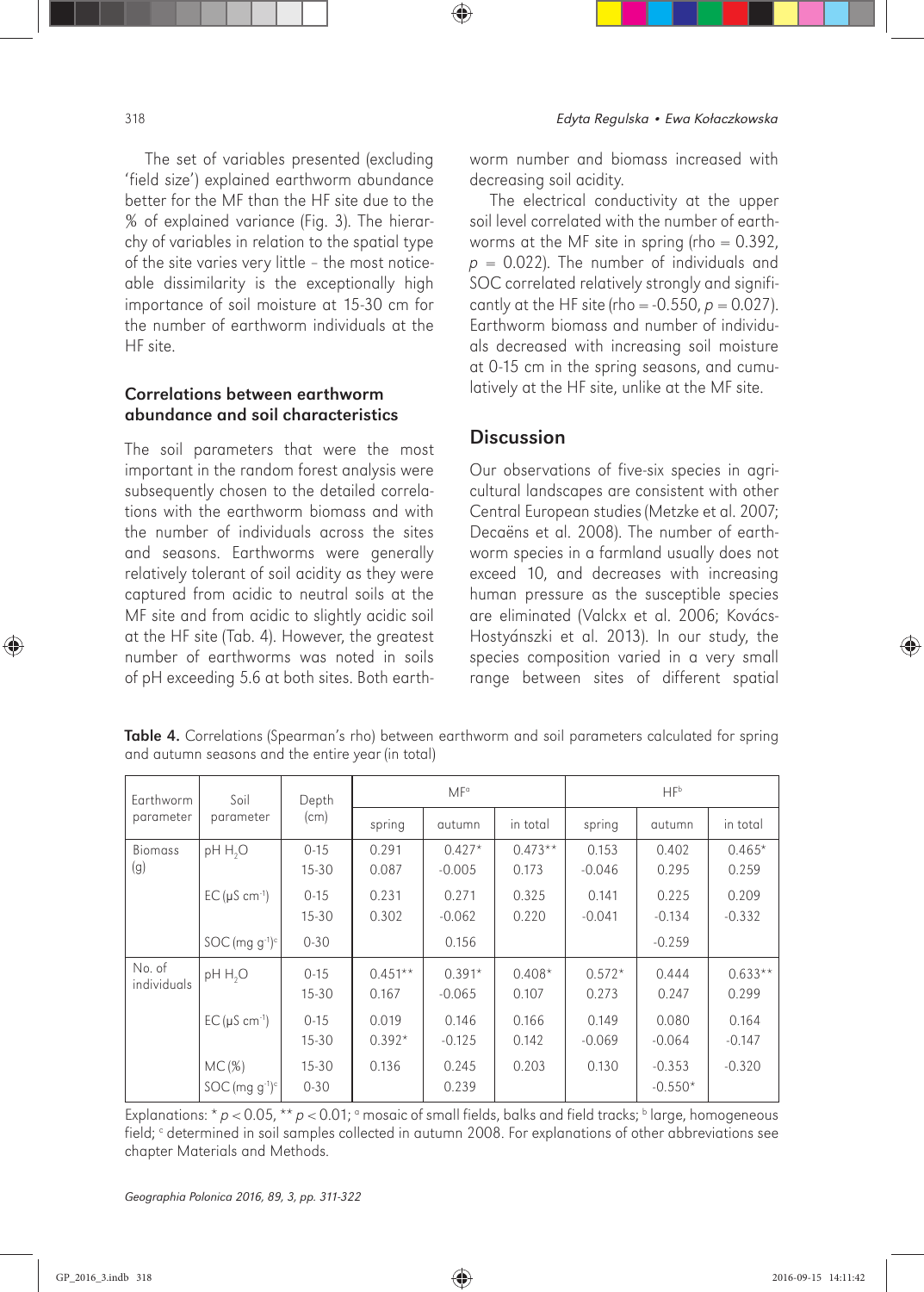structure, thus the environmental heterogeneity of the MF site appeared to have little effect on the number of earthworm species. The study taken in the Masuria region revealed a higher disparity in the number of species (five at the HF site versus eight at the MF one), however, those fields were cultivated less intensively in general and the occurrences of some species were rare (Regulska & Kołaczkowska 2015). According to Wolters (2001), additional habitats contribute either nothing or very little to the species richness of earthworms as they do not act as a source of species replacing others that are functionally equivalent. We argue that the earthworm biomass and number of individuals provide better measures of the ecological status of arable soils than the number of species. The MF site, which was more structurally complex and characterised by higher connectivity to other non-productive habitats (e.g. margins, balks or meadows) than the HF site, maintained a larger earthworm community in terms of number of earthworms than the latter. A similar trend, albeit slightly exceeding the significance threshold, was observed for biomass. These findings are in line with other studies that have similarly reported higher earthworm density and biomass in small-sized fields (Roarty & Schmidt 2013; Regulska & Kołaczkowska 2015) or in less intensively farmed fields (Schmidt et al. 2001, 2003; Johnson-Maynard et al. 2007; Riley et al. 2008). As number of individuals and biomass showed the same trends in each type of arable unit, both appeared to be equally effective in assessing earthworm abundance. The study conducted in the Masuria region, North-Eastern Poland (Regulska & Kołaczkowska 2015) also supports the results. We argue that number of individuals is more appropriate for monitoring purposes for practical reasons.

Presumably, our results are applicable to farmlands on a cross-regional scale in Central-Eastern Europe, however the differences between earthworm responses to soil physico-chemical properties in arable fields having diverse spatial structure are

more pronounced in agricultural areas where human pressure is relatively low – e.g. in the Masuria region. The higher values of pH at the HF site than at the MF site are probably a consequence of intensive fertilising and liming over the decades (Braun 2010). These differences were only slight, but were closely connected with earthworm abundance. Numerous authors consider pH and nitrogen content as the major influencing factors in determining the earthworm community in a variety of soils (Edwards & Bohlen 1996; Hernández et al. 2003; Joschko et al. 2006). Our study confirms these findings regarding the upper soil level (0-15 cm). Also in the analogous study (Regulska & Kołaczkowska 2015) none of the earthworm parameters was significantly related to acidity at a soil depth of 15-30 cm. We agree with Jänsch et al. (2013) who concluded that a lack of relationship between these traits was a consequence of the acidity level being within the tolerance range of the earthworm species. Soil moisture content within the observed range of values was not a decisive factor for earthworms excluding the number of individuals at the HF site. It contradicts our previous result where soil moisture was the most significantly and frequently correlated soil physical parameter with the characteristics of earthworm communities (Regulska & Kołaczkowska 2015).

The C/N ratio indicates soil biological activity and is therefore one of the most important parameters of habitat quality. The significantly higher values of SOC, TN and C/N ratio at the MF site than at the HF site presumably result from the effect of sowing after-crops and leaving stubble after harvesting, which contribute to enrichment of the soil with nutrients and protect its surface from unfavourable weather conditions. Moreover, it is likely that water conditions at 15-30 cm depth were better at the MF site than the HF one because of these treatments. However, the different values of TN and C/N between the sites had little importance for earthworm abundance. The weak connections between earthworm assemblage parameters and soil chemical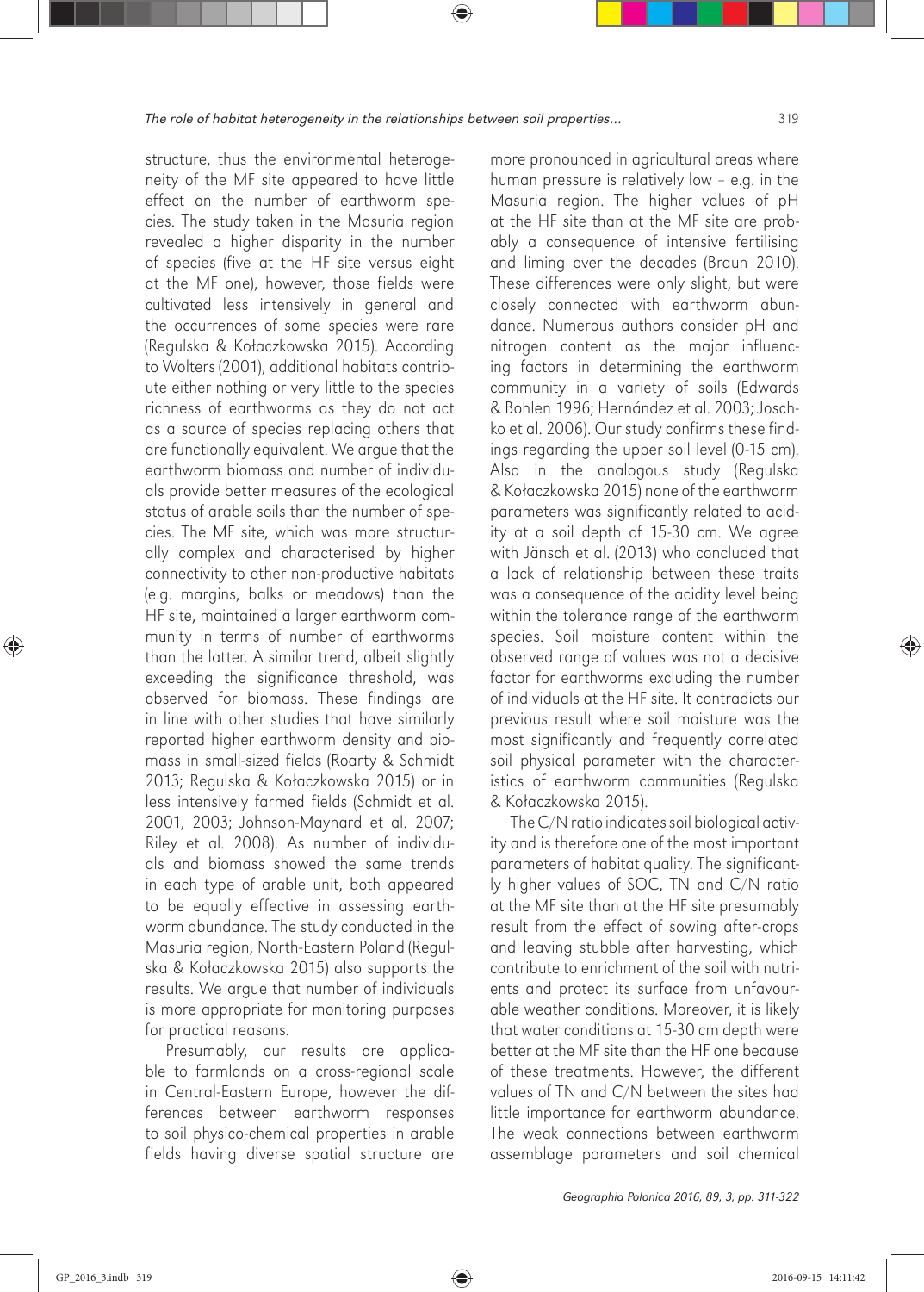properties are in agreement with the study by Huerta et al. (2007), which revealed a significant relationship only for clay content. Blackshaw et al. (2007) found no significant correlations for soil chemical properties except for the number of individuals and C/N ratio at 0-10 cm. Mele and Carter (1999) related a series of soil parameters (SOC, TN, soil potassium and phosphorus contents, pH, MC) to earthworm density and distribution, and found a relatively strong positive association only for pH and MC.

The flow of nutrients in large crop monocultures is more open than in semi-natural ecosystems and the content of chemical elements in soil is strictly controlled by farmers. Comparative research in less impacted agroecosystems revealed a significant impact of organic soil carbon and total soil nitrogen on the earthworm community, but only in the heterogeneous site (Regulska & Kołaczkowska 2015). Presumably, the overall human impact is so strong here that it disguises the influence of other factors.

## **Conclusions**

The relationships between earthworm abundance and soil properties are more pronounced in the mosaic than in the homogeneous agricultural system of fields.

Among the soil parameters, soil conductivity was the most important for the characteristics of earthworm assemblages regardless of the site.

Number and biomass of earthworm individuals both effectively reflect the relationships with EC, pH, and in some situations also SOC and MC.

Assessing the number of individuals is preferable for monitoring purposes because it is less time-consuming than assessing the biomass.

The number and biomass of the earthworms, as well as the correlations between them and soil properties reached higher values in autumn than in spring, thus we conclude that autumn sampling is preferable for biomonitoring.

#### Acknowledgements

This research was financially supported by the Polish Ministry of Science and Higher Education (Grant No. N305 0837 35).

#### Editors' note:

Unless otherwise stated, the sources of tables and figures are the authors', on the basis of their own research.

## References

- BLACKSHAW R.P., DONOVAN S.E., HAZARIKA S., BOL R., DIXON E.R., 2007. *Earthworm responses to long term agricultural management practices: Spatial relationships with soil properties*. European Journal of Soil Biology, vol. 43, suppl. 1, pp. 171-175.
- BREIMAN L., 2001*. Random forests*. Machine Learning, vol. 45, no. 1, pp. 5-32.
- BRAUN B., 2010. *W*ł*a*ś*ciwo*ś*ci gleb u*ż*ytkowanych rolniczo w pasie Pojezierza Pomorskiego*. Problemy Ekologii Krajobrazu, vol. 26, pp. 231-243.
- CHAN K.Y., BARCHIA I., 2007. *Soil compaction controls the abundance, biomass and distribution of earthworms in a single dairy farm in southeastern Australia*. Soil & Tillage Research, vol. 94, no. 1, pp. 75-82.
- CONCEPCIÓN E.D., DÍAZ M., KLEIJN D., BÁLDI A., BATÁRY P., CLOUGH Y., GABRIEL D., HERZOG F., HOLZSCHUH A., KNOP E., MARSHALL E.J.P., TSCHARNTKE T., VERHULST J., 2012. *Interactive effects of landscape context constrain the effectiveness of local agri-environmental management*. Journal of Applied Ecology, vol. 49, no. 3, pp. 695-705.
- DECAËNS T., MARGERIE P., AUBERT M., HEDDE M., BUREAU F., 2008. *Assembly rules within earth-*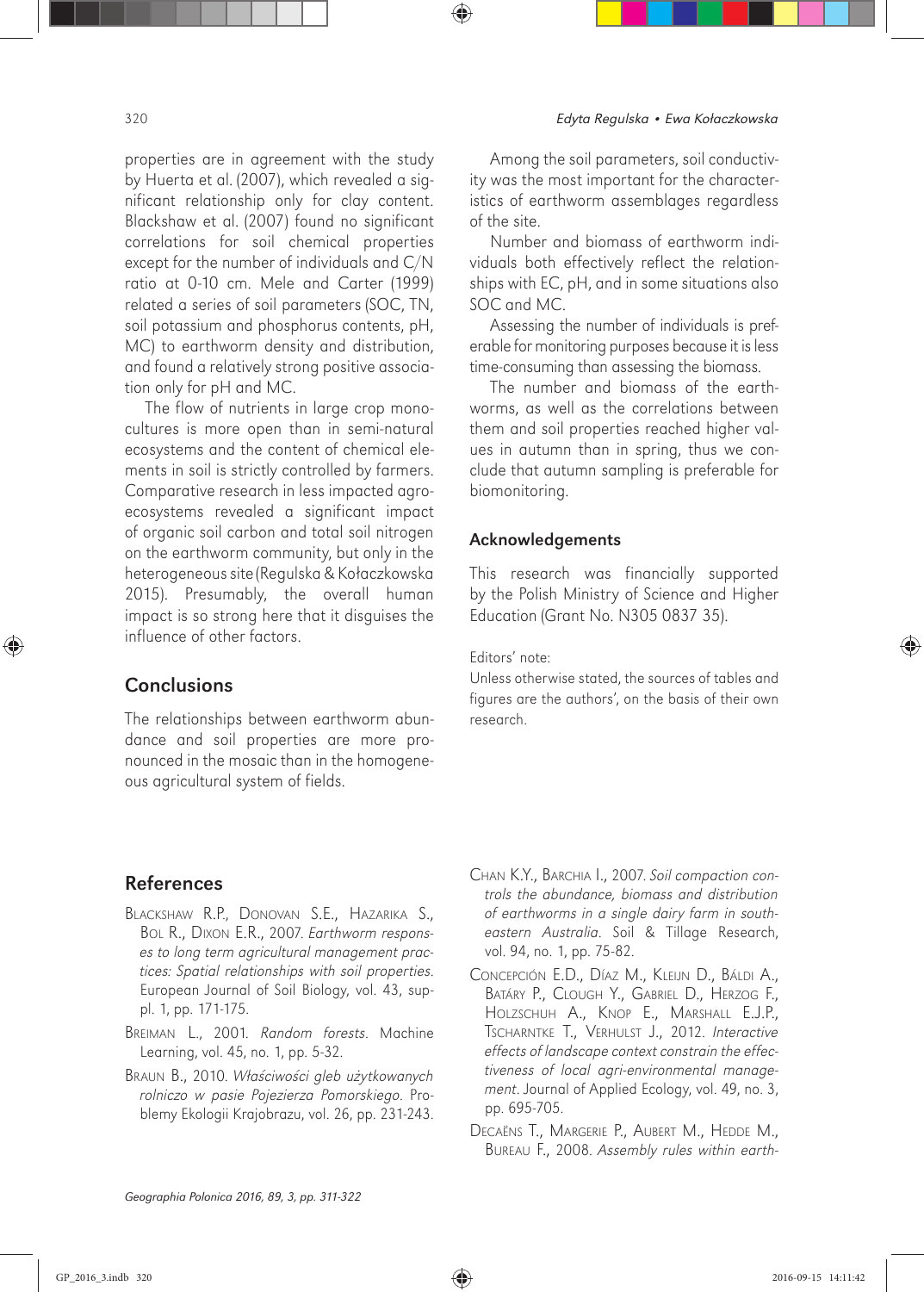*worm communities in North-Western France – A regional analysis.* Applied Soil Ecology, vol. 39, no. 3, pp. 321-335.

- EDWARDS C.A., BOHLEN P.J., 1996. *Biology and Ecology of Earthworms*. London: Chapman and Hall.
- HERNÁNDEZ P., GUTIÉRREZ M., RAMAJO M., TRI-GO D., DÍAZ COSÍN D.J., 2003. *Horizontal distribution of an earthworm community at El Molar, Madrid (Spain)*. Pedobiologia, vol. 47, no. 5-6, pp. 568-573.
- HUBBARD V.C., JORDAN D., STECKER J.A., 1999. *Earthworm response to rotation and tillage in a Missouri claypan soil*. Biology and Fertility of Soils, vol. 29, no. 4, pp. 343-347.
- HUERTA E., RODRIGUEZ-OLAN J., EVIA-CASTILLO I., MONTEJO-MENESES E., DE LA CRUZ-MONDRAG-ON M., GARCIA-HERNANDEZ R., URIBE S., 2007. *Earthworms and soil properties in Tabasco, Mexico*. European Journal of Soil Biology, vol. 43, suppl. 1, pp. 190-195.
- IORDACHE M., BORZA I., 2010. *Relation between chemical indices of soil and earthworm abundance under chemical fertilization*. Plant Soil and Environment, vol. 56, no. 9, pp. 401-407.
- IVASK M., KUU A., SIZOV E., 2007. *Abundance of earthworm species in Estonian arable soils*. European Journal of Soil Biology, vol. 43, suppl. 1, pp. 39-42.
- JÄNSCH S., STEFFENS L., HÖFER H., HORAK F., ROSS-NICKOLL M., RUSSELL D., BURKHARDT U., TOSCH-KI A., RÖMBKE J., 2013. *State of knowledge of earthworm communities in German soils as a basis for biological soil quality assessment*. Soil Organisms, vol. 85, no. 3, pp. 215-233.
- JOHNSON-MAYNARD J.L., UMIKER K.J., GUY S.O., 2007. *Earthworm dynamics and soil physical properties in the first three years of no-till management*. Soil & Tillage Research, vol. 94, no. 2, pp. 338-345.
- JOSCHKO M., FOX C.A., LENTZSCH P., KIESEL J., HIER-OLD W., KRÜCK S., TIMMER J., 2006. *Spatial analysis of earthworm biodiversity at the regional scale*. Agriculture, Ecosystems & Environment, vol. 112, no. 4, pp. 367-380.
- KASPRZAK K., 1986. *Sk*ą*poszczety glebowe, III. Rodzina: D*ż*d*ż*ownice (Lumbricidae)*, ser. Klucze do oznaczania bezkręgowców Polski, 6, Warszawa: Wydawnictwo Naukowe PWN.
- KEITH A.M., BOOTS B., HAZARD C., NIECHOJ R., ARROYO J., BENDING G.D., BOLGER T., BREEN J., CLIPSON N., DOOHAN F.M., GRIFFIN C.T., SCHMIDT O., 2012. *Cross-taxa congruence, indicators and environmental gradients in soils under agricultural and extensive land management*. European Journal of Soil Biology, vol. 49, pp. 55-62.
- KOVÁCS-HOSTYÁNSZKI A., ELEK Z., BALÁZS K., CEN-TERI C., FALUSI E., JEANNERET P., PENKSZA K., POD-MANICZKY L., SZALKOVSZKI O., BÁLDI A., 2013. *Earthworms, spiders and bees as indicators of habitat quality and management in a lowinput farming region – A whole farm approach*. Ecological Indicator, vol. 33, pp. 111-120.
- LIAW A., WIENER M., 2002. *Classification and Regression by randomForest*. R News, vol. 2/3, pp. 18-22.
- MARCINKOWSKA A., OCHTYRA A., OLĘDZKI J.R., WOŁK-MUSIAŁ E., ZAGAJEWSKI B., 2013. *Mapa geomorfologiczna województw pomorskiego oraz warmi*ń*sko-mazurskiego z wykorzystaniem metod geoinformatycznych*. Teledetekcja Środowiska, vol. 49, pp. 43-79.
- MCGARIGAL K., MARKS B.J., 1995. *FRAGSTAT: spatial pattern analysis program for quantifying landscape structure*. General Technical Reports, PNW-351, Portland: USDA Forest Service, Pacific Northwest Research Station.
- MELE P.M., CARTER M.R., 1999. *Species abundance of earthworms in arable and pasture soils in south-eastern Australia*. Applied Soil Ecology, vol. 12, no. 2, pp. 129-137.
- METZKE M., POTTHOFF M., QUINTERN M., HESS J., JOERGENSEN R.G., 2007. *Effect of reduced tillage systems on earthworm communities in a 6-year organic rotation*. European Journal of Soil Biology, vol. 43, suppl. 1, pp. 209-215.
- OUELLET G., LAPEN D.R., TOPP E., SAWADA M., EDWARDS M., 2008. *A heuristic model to predict earthworm biomass in agroecosystems based on selected management and soil properties*. Applied Soil Ecology, vol. 39, no. 1, pp. 35-45.
- PAOLETTI M.G., 1999. *The role of earthworms for assessment of sustainability and as bioindicators*. Agriculture, Ecosystems & Environment, vol. 74, no. 1-3, pp. 137-155.
- PLISKO J.D., 1973. *Lumbricidae d*ż*d*ż*ownice (Annelida: Oligochaeta)*. Warszawa: Wydawnictwo Naukowe PWN.